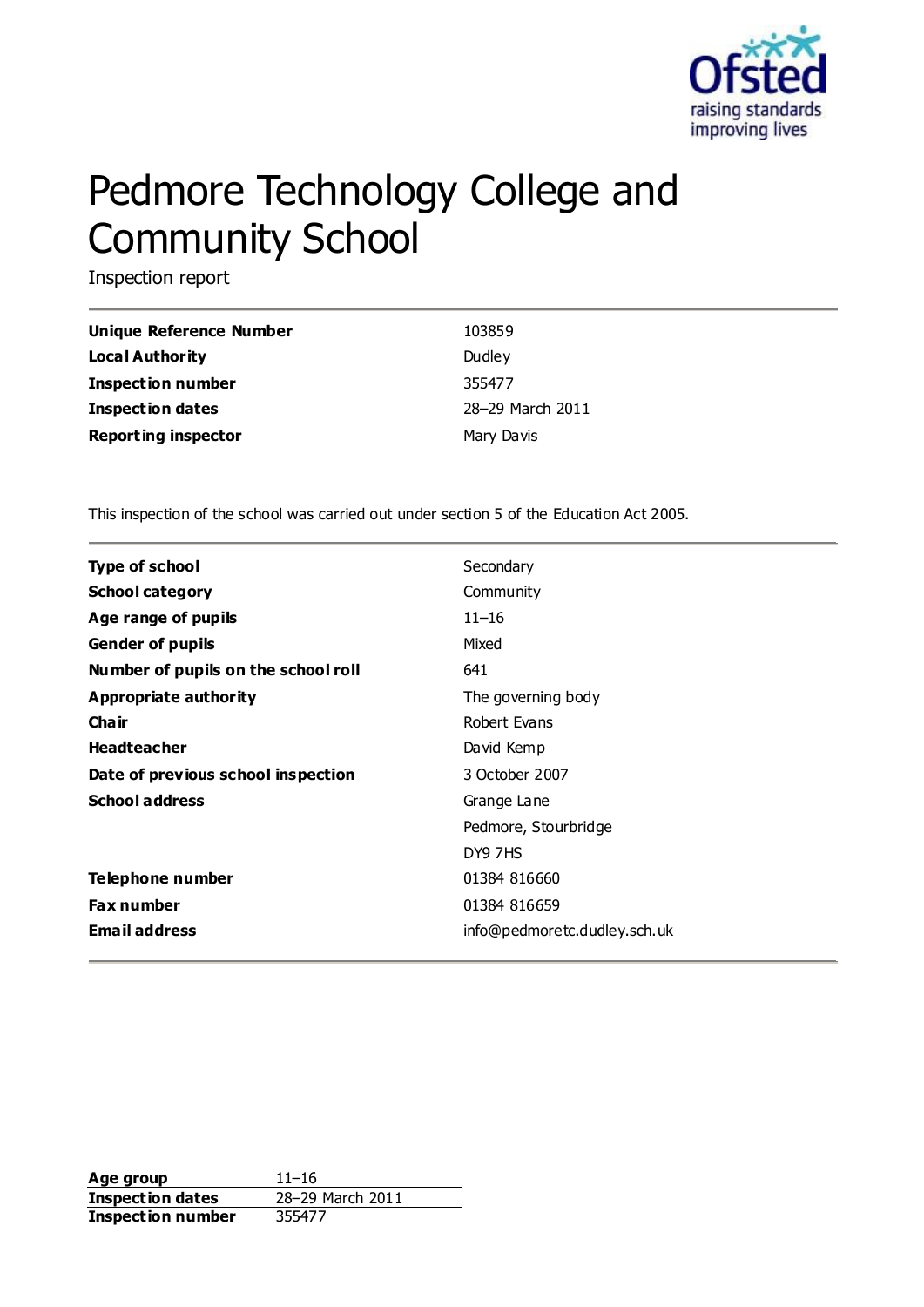The Office for Standards in Education, Children's Services and Skills (Ofsted) regulates and inspects to achieve excellence in the care of children and young people, and in education and skills for learners of all ages. It regulates and inspects childcare and children's social care, and inspects the Children and Family Court Advisory Support Service (Cafcass), schools, colleges, initial teacher training, work-based learning and skills training, adult and community learning, and education and training in prisons and other secure establishments. It assesses council children's services, and inspects services for looked after children, safeguarding and child protection.

Further copies of this report are obtainable from the school. Under the Education Act 2005, the school must provide a copy of this report free of charge to certain categories of people. A charge not exceeding the full cost of reproduction may be made for any other copies supplied.

If you would like a copy of this document in a different format, such as large print or Braille, please telephone 0300 123 4234, or email **[enquiries@ofsted.gov.uk](mailto:enquiries@ofsted.gov.uk)**.

You may copy all or parts of this document for non-commercial educational purposes, as long as you give details of the source and date of publication and do not alter the documentation in any way.

To receive regular email alerts about new publications, including survey reports and school inspection reports, please visit our website and go to 'Subscribe'.

Royal Exchange Buildings St Ann's Square Manchester M2 7LA T: 0300 123 4234 Textphone: 0161 618 8524 E: **[enquiries@ofsted.gov.uk](mailto:enquiries@ofsted.gov.uk)**

W: **[www.ofsted.gov.uk](http://www.ofsted.gov.uk/)**

© Crown copyright 2011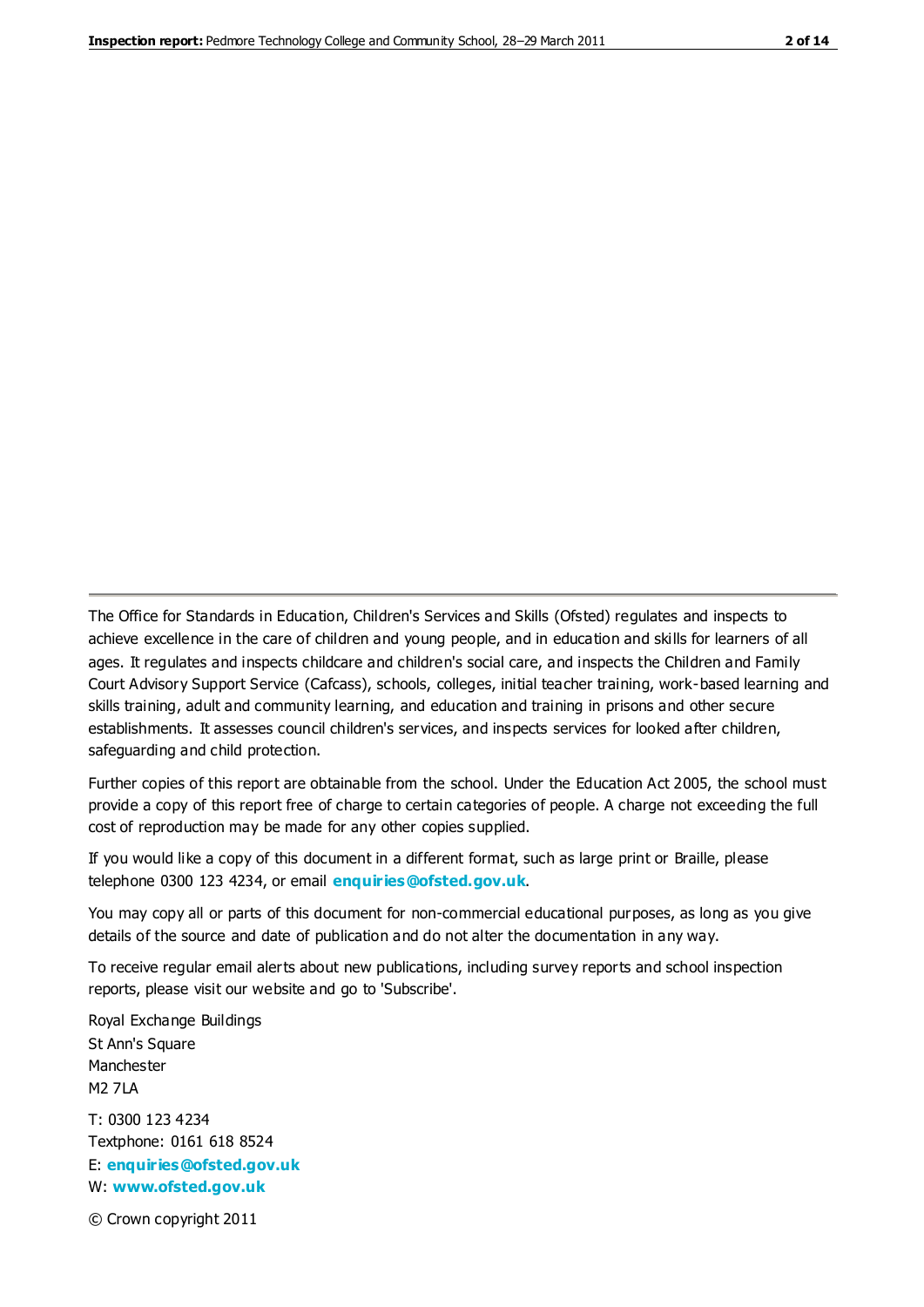# **Introduction**

This inspection was carried out by four additional inspectors. They observed 38 lessons and 37 teachers, and held meetings with groups of students, members of the governing body and staff. Inspectors observed the school's work and looked at policies and development planning; data related to the tracking of students' progress; senior leaders' monitoring of teaching and learning; safeguarding documents; minutes of the governing body meetings; students' work and 97 questionnaires from parents and carers, together with those from students. During the inspection, Year 10 students were on work experience, so no lessons were observed for this year group.

The inspection team reviewed many aspects of the school's work. It looked in detail at a number of key areas.

- What assessment information and lesson observations reveal about the learning and progress of students in current classes, particularly those with special educational needs and/or disabilities and boys.
- The consistency of the quality of teaching across the school.
- $\blacksquare$  How consistently assessment is used to support learning and how well students understand how to reach their targets.
- The impact that specialist college status is having across the school and the wider community.

# **Information about the school**

Pedmore Technology College is a smaller than average school of its type. Although the roll has been falling over the past five years, it has an increasing intake of students of ethnic minority background, particularly of Pakistani origin. The proportion of students who speak English as an additional language is well above the national average but only a very few are at an early stage of learning English. The proportion of pupils with special educational needs and/or disabilities is average. The proportion of students known to be eligible for free school meals is above the national average. The school works closely with other local 14 to 19 providers as part of the Stourbridge Educational Trust.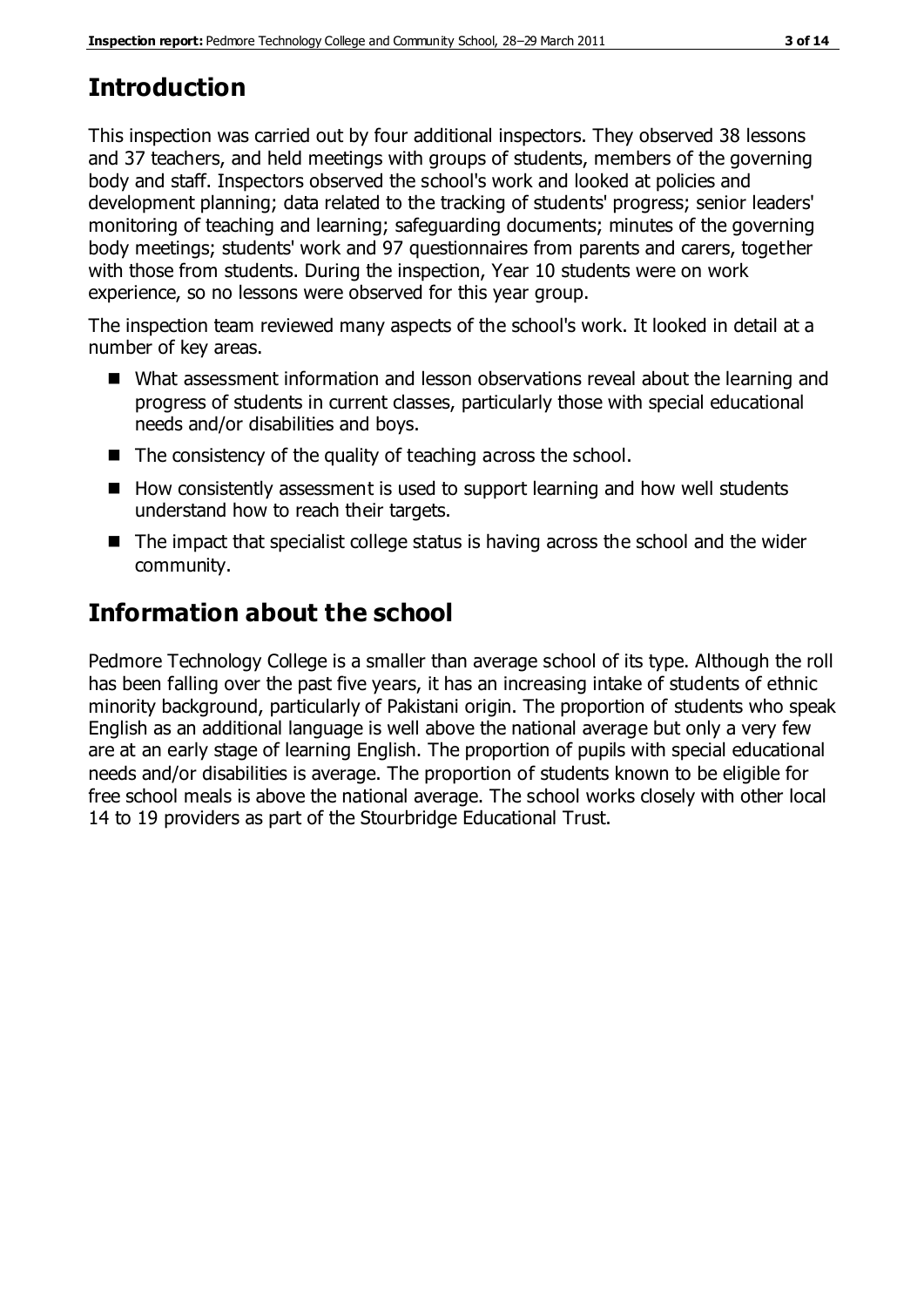# **Inspection judgements**

| Overall effectiveness: how good is the school? |  |
|------------------------------------------------|--|
|------------------------------------------------|--|

#### **The school's capacity for sustained improvement 2**

#### **Main findings**

Pedmore Technology College is a good school. Student outcomes, particularly their achievement, are rising strongly as a result of the school's good provision. Recent changes in curriculum have ensured that courses more closely match students' individual needs, particularly the needs of boys at risk of being excluded. This has resulted in a sharp rise in the rates of progress and attendance as students are now keen to come to school, enjoy their lessons and behave well. One Year 11 student commented on how much behaviour has improved since he started at the school. Students are extremely proud of their school and greatly value the time and effort teachers give to them and the advice and guidance provided. One student referred to the 'endless amount of support' she has received, enabling her to achieve her potential.

In 2010 there was dramatic rise in attainment at GCSE from a previously low level: evidence seen in lessons and from the school's rigorous tracking of students' progress shows that this is being sustained. Progress observed in lessons during the inspection across the school was good and in Year 11 lessons, particularly in English, it was outstanding. This is because students have a high degree of independence in their learning. They have an excellent understanding of the criteria by which they will be assessed and, as a result, know exactly what they need to do to achieve the highest grades. While the overall quality of teaching is good with much outstanding practice observed, a small proportion of inadequate teaching was seen in Key Stage 3. Here teachers fail to set realistic targets or to evaluate how well students are learning. As a result, misunderstandings occur and students are unable to achieve the lesson objective. In some subjects, programmes of study and resources are not sufficiently matched to meet the range of students' needs. Although independent learning is well promoted there is some inconsistency between subjects and teachers, so not all students understand how to improve their work. A wide variety of courses are provided and these are personalised to meet the needs of students. Specialist subjects are central to the development of the curriculum and provide opportunities to work in partnership with other providers.

Students are able to take on roles of responsibility within the school enabling them to develop leadership skills. The large team of prefects are well led by the head boy and girl in a variety of activities that benefit the school and wider community. Students of all backgrounds get on well together and celebrate the diversity of the school's community. There is a high level of respect for different beliefs and students talk with understanding about the importance of community cohesion.

The good quality of care, guidance and support provided is greatly valued by students and their parents and carers. Year 11 students spoke of the high quality support and advice they receive that has enabled them all to secure places at college or in apprenticeships. Transition into school is managed well, enabling Year 7 students from diverse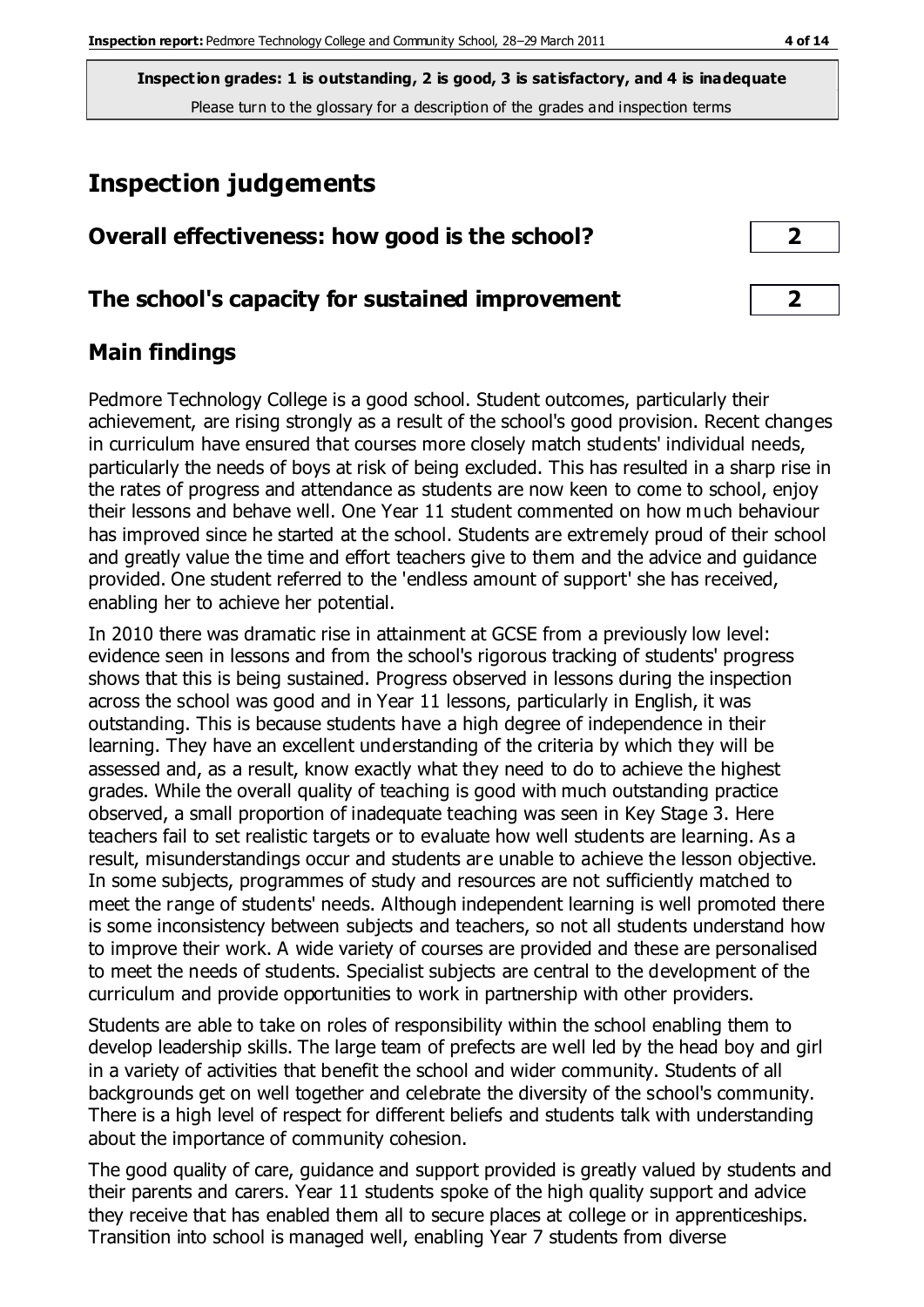backgrounds to settle quickly. Those for whom circumstances make them vulnerable, and those with special educational needs and/or disabilities, are well cared for, enabling them to achieve well although the monitoring and evaluation of the impact of this support on their progress requires further refinement.

The inspirational headteacher is supported by a team of senior leaders who share his high expectations, drive and ambition for taking the school forward, resulting in significant improvements since the last inspection. The school's work to ensure a cohesive school community is outstanding, particularly its work to support the cohesion of different racial groups within the community and by providing opportunities for students to gain firsthand experience of issues affecting national and international communities. The accuracy and rigour of systems for tracking, monitoring and analysing the impact of the school's provision are effective. However, although these strategies are wide ranging, systems to analyse the performance of different groups of students are currently cumbersome.

The governing body is supportive of the school and its members are highly valued by the school's leaders. They are increasingly holding leaders to account although their effectiveness in doing so, and the extent to which they are able to contribute to strategic planning, are limited by their lack of first-hand experience of the school's work. All leaders know the school's strengths and areas for development and have a good capacity for building on and sustaining recent improvements.

## **What does the school need to do to improve further?**

- Share existing outstanding practice to ensure that all teaching is consistently good or better at both key stages by:
	- fully embedding the use of assessment to support learning so that teachers evaluate the learning taking place in lessons, enabling them to support and challenge students according to their needs
	- $-$  ensuring that teachers plan and effectively resource programmes of study that challenge the range of students' needs
	- consistently promoting the independent learning of all students across the school by ensuring that they know how to improve their work.
	- $-$  Refine and extend monitoring procedures to ensure that:
	- $-$  the impact of interventions and support can be effectively evaluated, particularly for those with special educational needs and/or disabilities
	- the analysis of assessment data enables patterns of progress of different groups of students to be more easily identified, to ensure that they are all reaching their full potential.
- $\blacksquare$  Improve the effectiveness of the governing body by:
	- $-$  ensuring that it is more systematically involved with strategic planning
	- increasing opportunities for governors to gain first-hand knowledge of the school's work.

## **Outcomes for individuals and groups of pupils 2**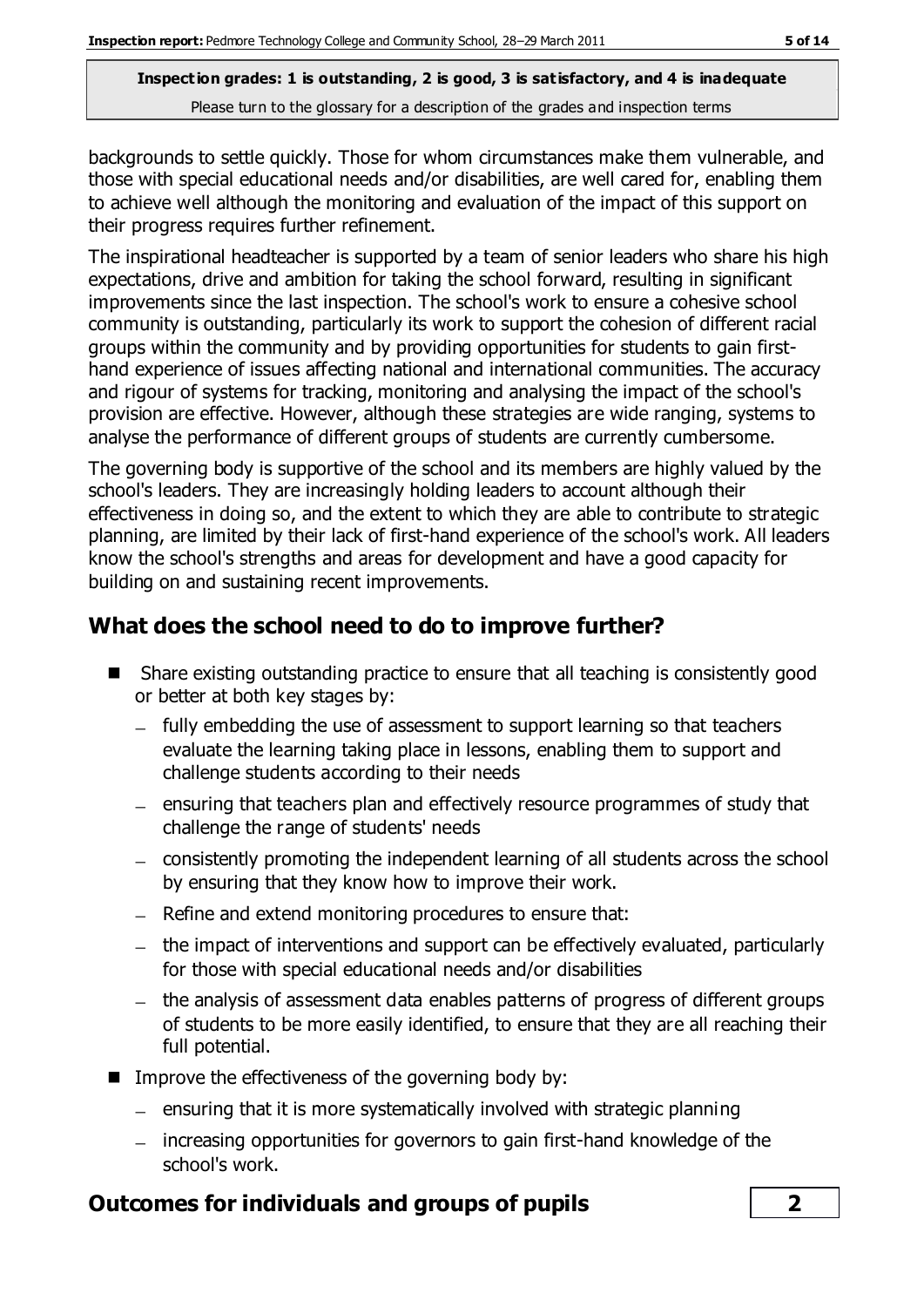Students join the school with attainment in English and mathematics slightly below national expectations. By the end of Key Stage 4, attainment is broadly average and rising. In 2010, the proportion of students gaining five GCSE passes at  $A^*$  to C was above the national average, as were results in English. Results in mathematics, though below average in 2010, are steadily rising. These results showed that students make good progress from their starting points, and this was particularly so in English where lessons are fast paced, challenging and exciting. Attitudes to learning are good. Students concentrate well, often engrossed in their work, are keen to do well and excited when they are successful. Relationships are good and a high level of mutual respect is evident. Students enjoy working together in groups and support each other well. They particularly enjoy active tasks that are relevant to their experience. For example, in a Year 9 French lesson, students enthusiastically conducted a survey on television programmes. They recorded the results using challenging vocabulary that they were able to practise during the task, reinforcing their fluency and understanding and enabling rapid progress. Students with special educational needs and/or disabilities and those who speak English as an additional language, including those at an early stage of learning English, make equally good progress as a result of the support they receive both in and outside of the classroom. Boys were seen to be making equally good progress to girls during the inspection, particularly in mathematics where teaching methods have been adapted to meet their needs.

Students say they feel safe, well cared for and well known by adults. They have a good understanding of how to keep themselves safe and value the advice they receive as part of 'Learning for Life' lessons. They say that these lessons also provide opportunities to examine relationships and promote a healthy lifestyle and provide opportunities for them to reflect and form opinions. This supports their good spiritual, moral, social and cultural development. Older students are active in supporting younger ones. For example, Year 10 students work with those in Year 7 to improve their reading skills. There is a calm atmosphere in the school, both in lessons and around the school, and students are polite and welcoming. Students are adamant that racism is not tolerated and that bullying is rare. They value the wide range of opportunities for physical activity, including swimming in the school pool, and have a good understanding of what constitutes a balanced diet. The 'student voice' is a key element in the school's evaluation processes and students actively promote ideas to improve both facilities and the quality of the provision. They express their pride in the amount of money they have raised for a variety of charities, many through innovative methods that have involved the whole school. For example, they have provided significant support in working with the local community to raise funds for a project in Pakistan. Students' attendance and basic skills in literacy and numeracy are rapidly improving. These, and students' effective application of information and communication technology, together with the 'real world' contexts used in many subjects across the curriculum and opportunities to experience the world of work, prepare students well for their future economic well- being.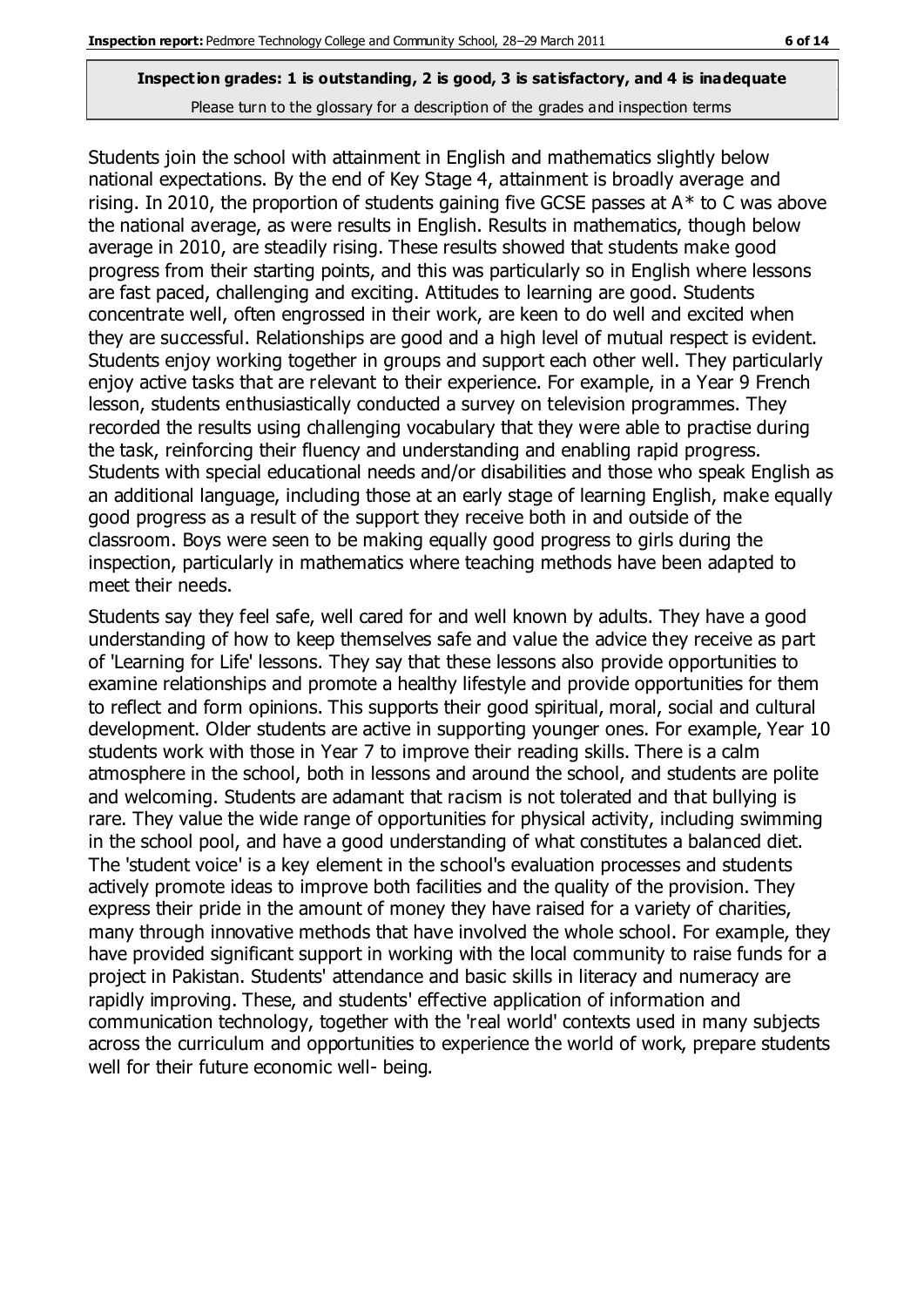**Inspection grades: 1 is outstanding, 2 is good, 3 is satisfactory, and 4 is inadequate**

Please turn to the glossary for a description of the grades and inspection terms

#### These are the grades for pupils' outcomes

| Pupils' achievement and the extent to which they enjoy their learning                                                     |               |
|---------------------------------------------------------------------------------------------------------------------------|---------------|
| Taking into account:<br>Pupils' attainment <sup>1</sup>                                                                   | 3             |
| The quality of pupils' learning and their progress                                                                        | $\mathcal{P}$ |
| The quality of learning for pupils with special educational needs and/or disabilities<br>and their progress               | 2             |
| The extent to which pupils feel safe                                                                                      | 2             |
| Pupils' behaviour                                                                                                         | 2             |
| The extent to which pupils adopt healthy lifestyles                                                                       | 2             |
| The extent to which pupils contribute to the school and wider community                                                   | 1             |
| The extent to which pupils develop workplace and other skills that will contribute to<br>their future economic well-being |               |
| Taking into account:<br>Pupils' attendance <sup>1</sup>                                                                   | $\mathcal{P}$ |
| The extent of pupils' spiritual, moral, social and cultural development                                                   | 2             |

<sup>1</sup> The grades for attainment and attendance are: 1 is high; 2 is above average; 3 is broadly average; and 4 is low

## **How effective is the provision?**

Although teaching in Year 11 is consistently good or outstanding, the quality of teaching in Key Stage 3 is less consistent. In a few of these lessons, teachers' subject knowledge was weak so they passed on inaccuracies and failed to plan lessons that built progressively on prior knowledge and understanding. However, in most lessons observed, teachers provided a variety of active and exciting tasks that were relevant and appropriately challenging, enabling students to develop their skills and apply them to new situations. In the best lessons, learning is fast paced. Here, teachers explain and model tasks well so that students can make a quick start. Questioning is used well to probe understanding and to evaluate learning. Lesson objectives are clearly stated and re-visited at the end of the lesson to ensure that they have been achieved. Most teachers have high expectations of what their students are able to do and seek to raise students' aspirations by ensuring they understand the criteria for the grade above their target, enabling them to aim higher. This generates excitement when students recognise high-level elements in their own and other's work. Resources, including new technology, are well prepared although some opportunities are missed to use white boards interactively, using them only as projectors. Adults are used well within the classroom to support those with special educational needs and/or disabilities or to provide 'booster' support for examination classes. Students say that they value the amount of time that teachers will give to them to help them improve their work.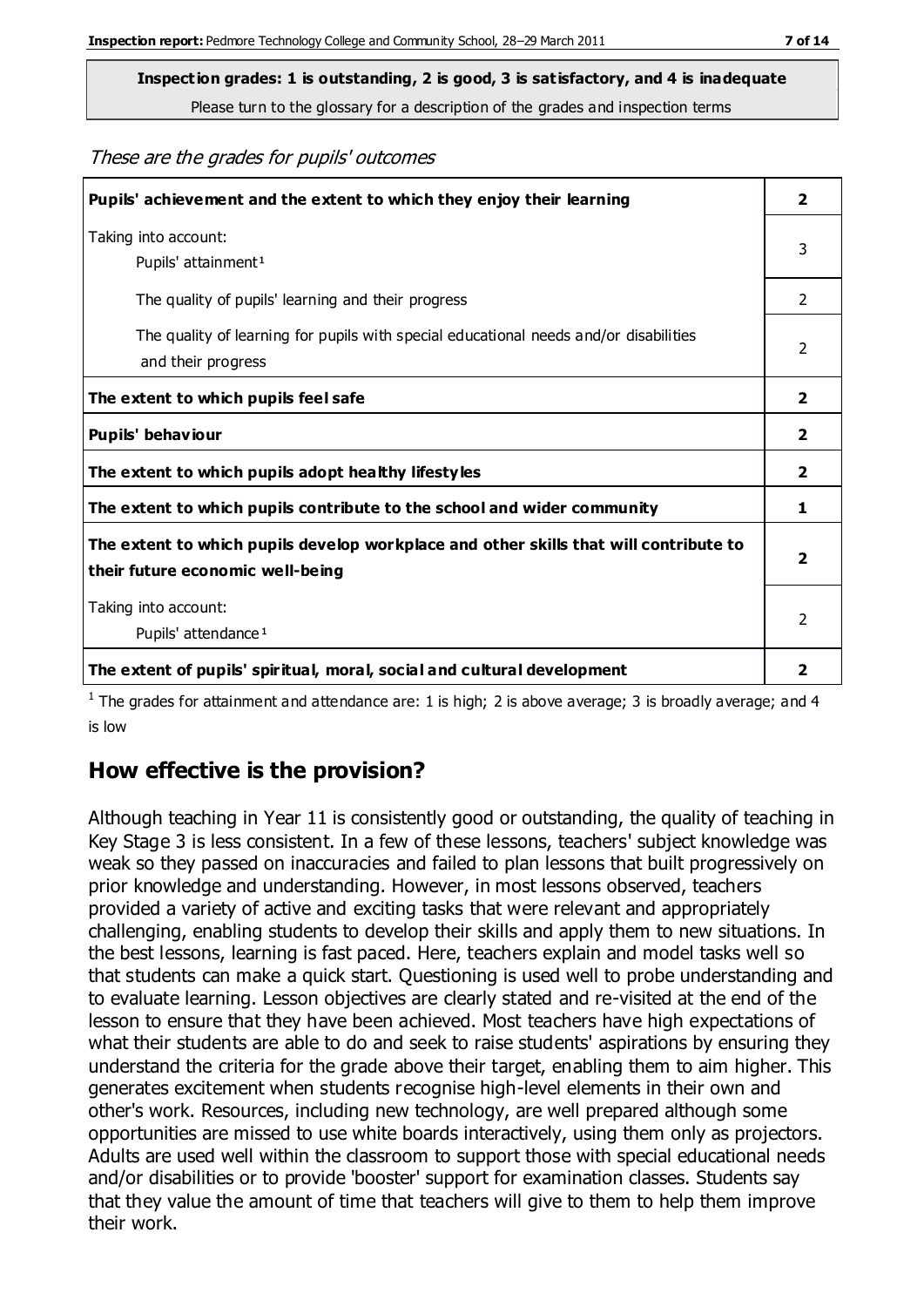The curriculum is well organised and meets statutory requirements. It is kept under review and is regularly modified to ensure that all students' needs are met and this has had a significant impact on raised outcomes. Alternative pathways are provided at Key Stage 4, such as the Prince's Trust and other work-based learning, successfully engaging those at risk of exclusion. The technology specialism has enabled the development of a variety of science courses, including the recent introduction of triple science, providing appropriate challenge for the highest achievers and is already enabling students to gain success. Other courses provide extra challenge for the most able, including critical thinking in conjunction with the local college. Urdu-speaking students are able to follow a course in this language from Year 7 upwards. A wealth of extra-curricular activities are well supported by all groups of students, including cookery club, science club and 'lesson 6' which provides opportunities for coursework catch-up.

Adults display consistently caring and supportive attitudes towards students, both in lessons and around the school. Behaviour management is effective and consistent, and is helping to reduce the number of students at risk of exclusion. Sustained support for students and their families has resulted in a significant improvement in attendance over recent years. Support for those students at an early stage of learning English, including the provision of specialist language support, enables them to settle in quickly. There is good communication between pastoral leaders, mentors and external support staff ensuring that all students are cared for. Support is well targeted to potentially vulnerable students and the school can point to a significant number of case studies demonstrating successful interventions in partnership with a variety of external agencies.

| The quality of teaching                                                                                    |  |
|------------------------------------------------------------------------------------------------------------|--|
| Taking into account:<br>The use of assessment to support learning                                          |  |
| The extent to which the curriculum meets pupils' needs, including, where relevant,<br>through partnerships |  |
| The effectiveness of care, guidance and support                                                            |  |

These are the grades for the quality of provision

## **How effective are leadership and management?**

As a result of the drive of the senior leadership team, staff and students buy into the school's aim of raising achievement for all. Sophisticated tracking of students' progress enables leaders to identify and address any underachievement and enables them to set challenging targets for all students. Leaders' actions to improve the quality of teaching have been concerted and effective, and a high degree of consistent practice has been established particularly in English. Monitoring procedures, particularly by subject leaders, are not sufficiently focused on the impact of teaching on rates of progress, particularly at Key Stage 3. Governors discharge their statutory responsibilities in terms of health, safety and well-being adequately. Safeguarding procedures are robust. Child protection is at the heart of the school's work and the safety of the school site is well monitored. Safety issues are built into the curriculum and e-safety has a high profile across the school. The school seeks to engage parents and carers in its work and provides a wide variety of ways to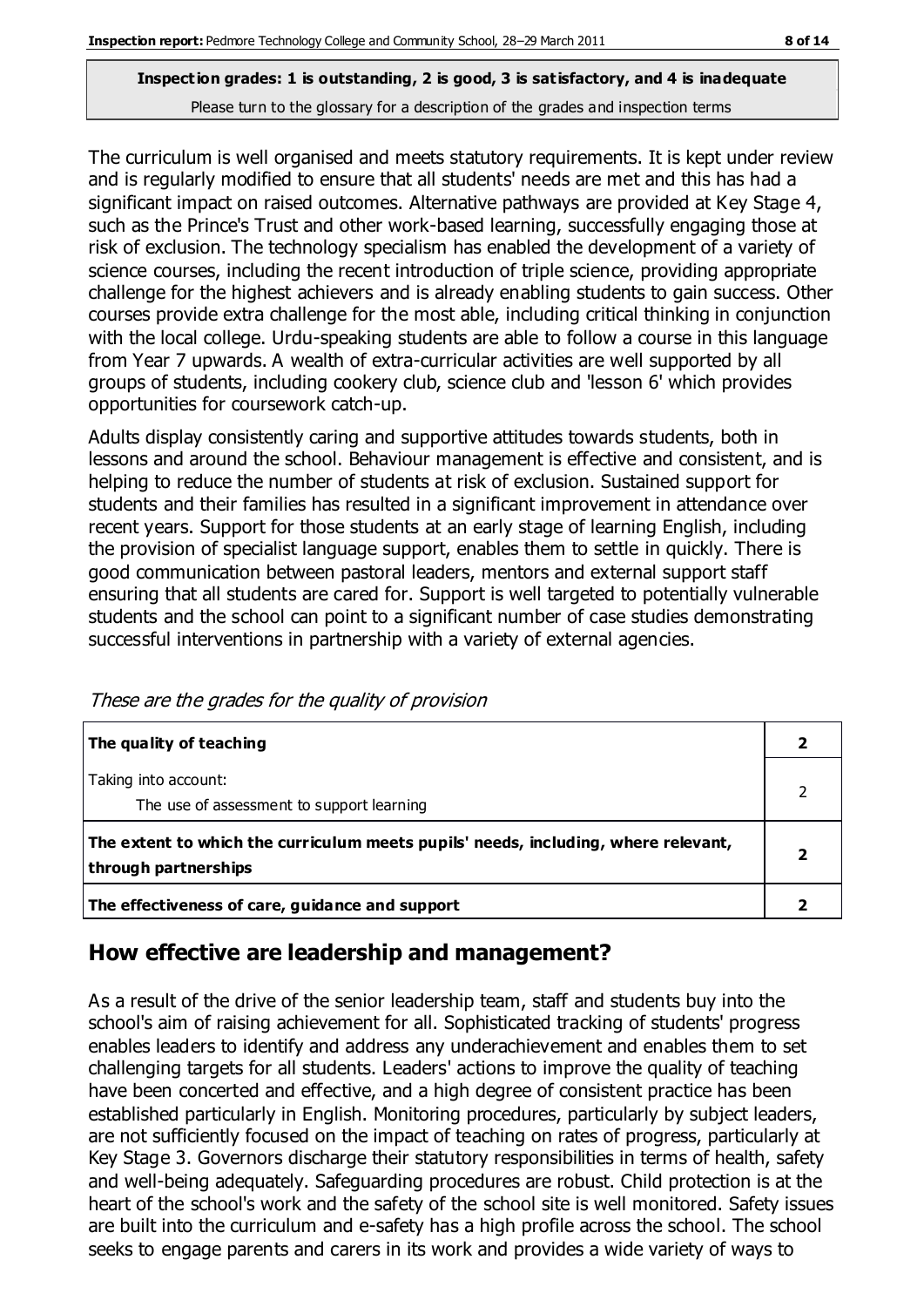support families. For example, 'mums and daughters' and 'dads and lads' sessions are provided and drop-in sessions to promote community cohesion and address neighbourhood issues that are affecting student progress. A wide range of partnerships, including with the feeder primary schools and the Stourbridge Educational Trust, are underpinned by the school's specialist status. These strengthen the curricular provision and support transition between key stages. The school works well to ensure equal opportunities and reduce and eliminate gaps between the performance of different groups of students. It is consistently ensuring that the provision meets all needs.

| The effectiveness of leadership and management in embedding ambition and driving<br><i>improvement</i>                                                           |               |
|------------------------------------------------------------------------------------------------------------------------------------------------------------------|---------------|
| Taking into account:<br>The leadership and management of teaching and learning                                                                                   | $\mathcal{P}$ |
| The effectiveness of the governing body in challenging and supporting the<br>school so that weaknesses are tackled decisively and statutory responsibilities met | 3             |
| The effectiveness of the school's engagement with parents and carers                                                                                             | $\mathbf{2}$  |
| The effectiveness of partnerships in promoting learning and well-being                                                                                           | $\mathbf{2}$  |
| The effectiveness with which the school promotes equality of opportunity and tackles<br>discrimination                                                           | 2             |
| The effectiveness of safeguarding procedures                                                                                                                     | 2             |
| The effectiveness with which the school promotes community cohesion                                                                                              | 1             |
| The effectiveness with which the school deploys resources to achieve value for money                                                                             | 2             |

These are the grades for leadership and management

# **Views of parents and carers**

The overwhelming response of the small minority of parents and carers who completed questionnaire was positive, with most saying that the school keeps their children safe and that their children enjoy school. A few feel that they are not sufficiently involved in their children's learning and that the school does not listen to their concerns or suggestions. Inspectors found that the school is working hard to provide information and to involve parents and carers more closely in its work. A small minority expressed concerns about behaviour, but inspectors judge behaviour throughout the school to be good.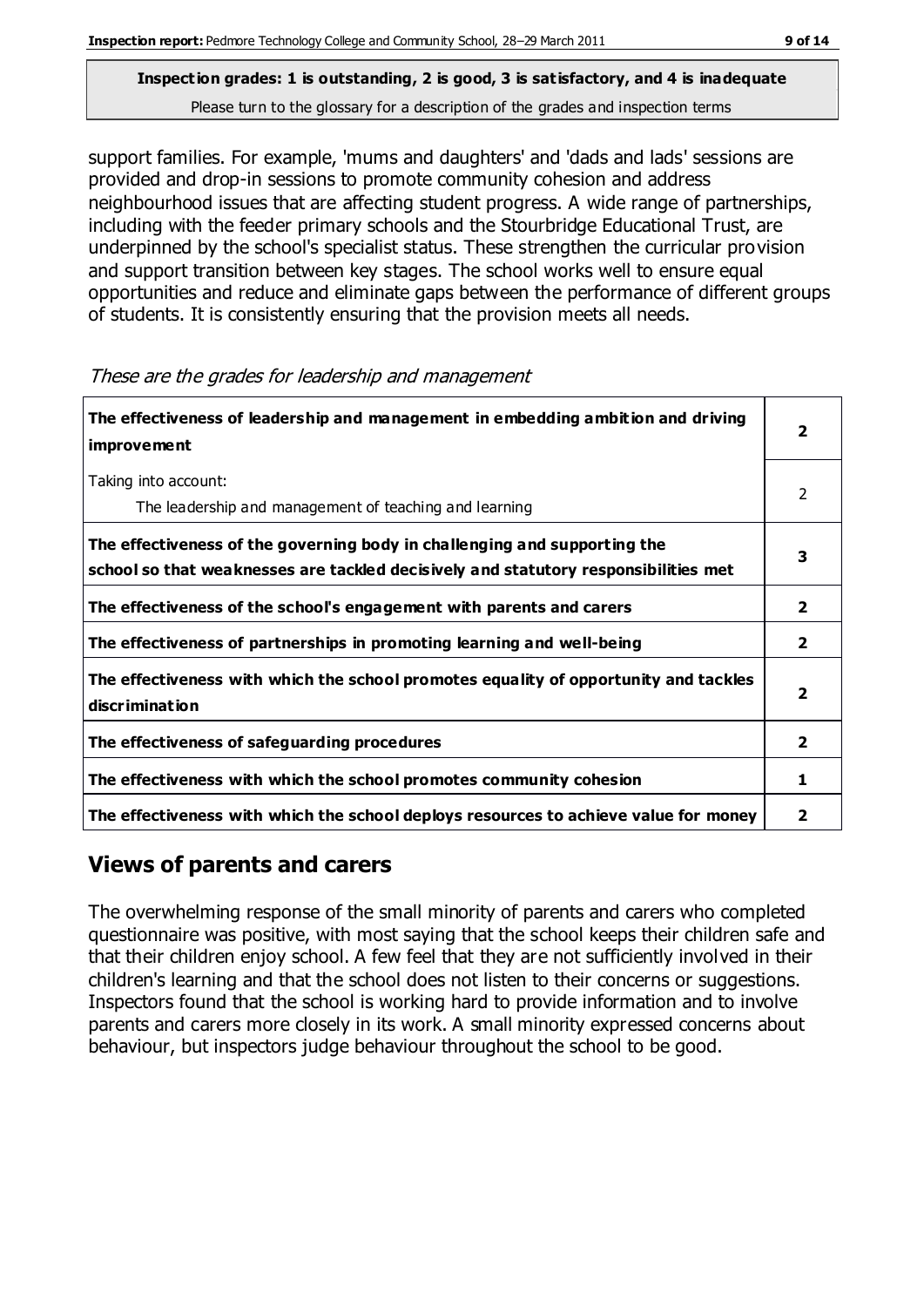#### **Responses from parents and carers to Ofsted's questionnaire**

Ofsted invited all the registered parents and carers of pupils registered at Pedmore Technology College and Community School to complete a questionnaire about their views of the school.

In the questionnaire, parents and carers were asked to record how strongly they agreed with 13 statements about the school. The inspection team received 97 completed questionnaires by the end of the on-site inspection. In total, there are 641 pupils registered at the school.

| <b>Statements</b>                                                                                                                                                                                                                                       | <b>Strongly</b><br>agree |               | <b>Agree</b> |               | <b>Disagree</b> |                | <b>Strongly</b><br>disagree |                |
|---------------------------------------------------------------------------------------------------------------------------------------------------------------------------------------------------------------------------------------------------------|--------------------------|---------------|--------------|---------------|-----------------|----------------|-----------------------------|----------------|
|                                                                                                                                                                                                                                                         | <b>Total</b>             | $\frac{1}{2}$ | <b>Total</b> | $\frac{0}{0}$ | <b>Total</b>    | $\frac{0}{0}$  | <b>Total</b>                | $\frac{1}{2}$  |
| My child enjoys school                                                                                                                                                                                                                                  | 29                       | 30            | 66           | 68            | 1               | $\mathbf{1}$   | $\mathbf 0$                 | $\mathbf 0$    |
| The school keeps my child<br>safe                                                                                                                                                                                                                       | 37                       | 38            | 57           | 59            | $\overline{2}$  | $\overline{2}$ | 1                           | $\mathbf{1}$   |
| My school informs me about<br>my child's progress                                                                                                                                                                                                       | 42                       | 43            | 52           | 54            | $\overline{2}$  | $\overline{2}$ | $\mathbf{1}$                | $\mathbf{1}$   |
| My child is making enough<br>progress at this school                                                                                                                                                                                                    | 29                       | 30            | 60           | 62            | 4               | 4              | $\mathbf 0$                 | $\mathbf 0$    |
| The teaching is good at this<br>school                                                                                                                                                                                                                  | 27                       | 28            | 62           | 65            | $\overline{7}$  | $\overline{7}$ | 0                           | $\mathbf 0$    |
| The school helps me to<br>support my child's learning                                                                                                                                                                                                   | 30                       | 31            | 51           | 53            | 12              | 13             | $\mathbf 0$                 | $\mathbf 0$    |
| The school helps my child to<br>have a healthy lifestyle                                                                                                                                                                                                | 20                       | 21            | 67           | 70            | 8               | 8              | $\mathbf{1}$                | $\mathbf{1}$   |
| The school makes sure that<br>my child is well prepared for<br>the future (for example<br>changing year group,<br>changing school, and for<br>children who are finishing<br>school, entering further or<br>higher education, or entering<br>employment) | 29                       | 31            | 60           | 64            | 3               | 3              | $\mathbf 0$                 | $\mathbf 0$    |
| The school meets my child's<br>particular needs                                                                                                                                                                                                         | 23                       | 24            | 64           | 67            | 5               | 5              | $\mathbf 0$                 | $\mathbf 0$    |
| The school deals effectively<br>with unacceptable behaviour                                                                                                                                                                                             | 22                       | 23            | 58           | 60            | 10              | 10             | 5                           | 5              |
| The school takes account of<br>my suggestions and concerns                                                                                                                                                                                              | 17                       | 18            | 59           | 62            | 9               | 9              | $\overline{2}$              | 2              |
| The school is led and<br>managed effectively                                                                                                                                                                                                            | 20                       | 21            | 67           | 69            | 6               | 6              | $\overline{2}$              | $\overline{4}$ |
| Overall, I am happy with my<br>child's experience at this<br>school                                                                                                                                                                                     | 36                       | 37            | 54           | 67            | $\overline{4}$  | $\overline{4}$ | $\mathbf{1}$                | $\mathbf{1}$   |

The table above summarises the responses that parents and carers made to each statement. The percentages indicate the proportion of parents and carers giving that response out of the total number of completed questionnaires. Where one or more parents and carers chose not to answer a particular question, the percentages will not add up to 100%.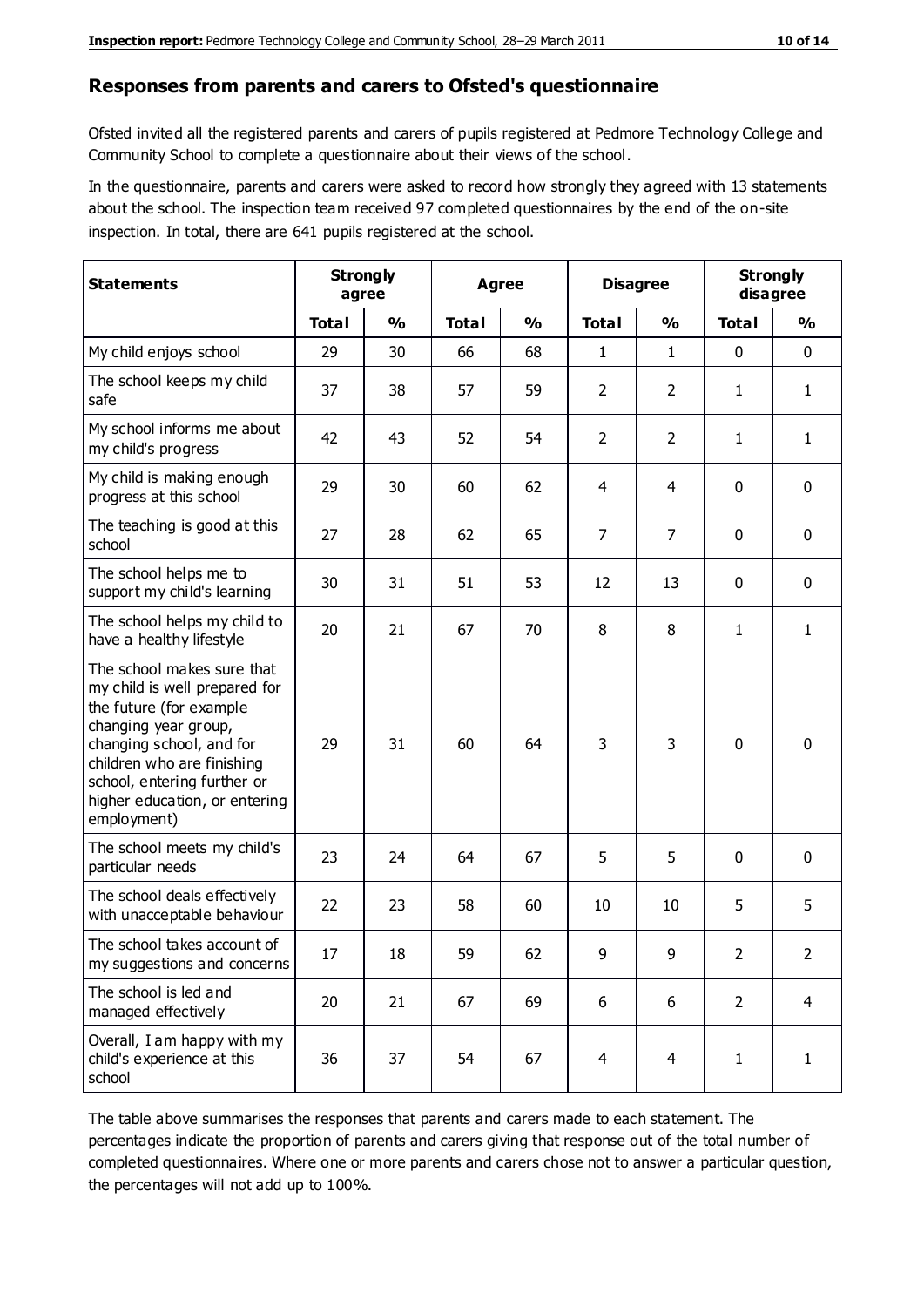# **Glossary**

| Grade   | <b>Judgement</b> | <b>Description</b>                                                                                                                                                                                                            |
|---------|------------------|-------------------------------------------------------------------------------------------------------------------------------------------------------------------------------------------------------------------------------|
| Grade 1 | Outstanding      | These features are highly effective. An outstanding school<br>provides exceptionally well for all its pupils' needs.                                                                                                          |
| Grade 2 | Good             | These are very positive features of a school. A school that<br>is good is serving its pupils well.                                                                                                                            |
| Grade 3 | Satisfactory     | These features are of reasonable quality. A satisfactory<br>school is providing adequately for its pupils.                                                                                                                    |
| Grade 4 | Inadequate       | These features are not of an acceptable standard. An<br>inadequate school needs to make significant improvement<br>in order to meet the needs of its pupils. Ofsted inspectors<br>will make further visits until it improves. |

#### **What inspection judgements mean**

#### **Overall effectiveness of schools**

|                       | Overall effectiveness judgement (percentage of schools) |      |                     |                   |
|-----------------------|---------------------------------------------------------|------|---------------------|-------------------|
| <b>Type of school</b> | <b>Outstanding</b>                                      | Good | <b>Satisfactory</b> | <b>Inadequate</b> |
| Nursery schools       | 59                                                      | 35   | 3                   | 3                 |
| Primary schools       | 9                                                       | 44   | 39                  | 7                 |
| Secondary schools     | 13                                                      | 36   | 41                  | 11                |
| Sixth forms           | 15                                                      | 39   | 43                  | 3                 |
| Special schools       | 35                                                      | 43   | 17                  | 5                 |
| Pupil referral units  | 21                                                      | 42   | 29                  | 9                 |
| All schools           | 13                                                      | 43   | 37                  | 8                 |

New school inspection arrangements were introduced on 1 September 2009. This means that inspectors now make some additional judgements that were not made previously.

The data in the table above are for the period 1 September 2009 to 31 August 2010 and are consistent with the latest published official statistics about maintained school inspection outcomes (see **[www.ofsted.gov.uk](http://www.ofsted.gov.uk/)**).

The sample of schools inspected during 2009/10 was not representative of all schools nationally, as weaker schools are inspected more frequently than good or outstanding schools.

Percentages are rounded and do not always add exactly to 100.

Sixth form figures reflect the judgements made for the overall effectiveness of the sixth form in secondary schools, special schools and pupil referral units.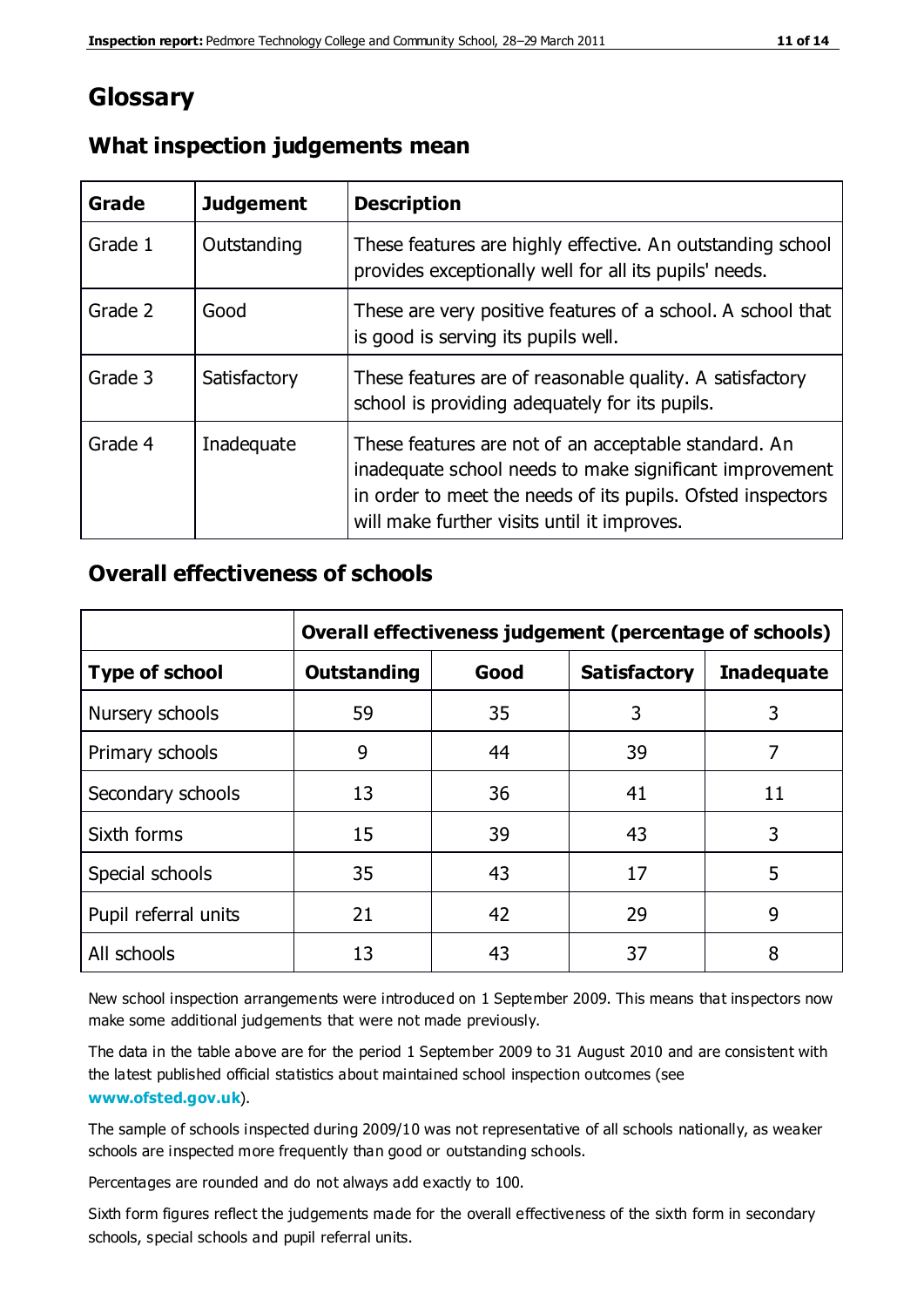# **Common terminology used by inspectors**

| Achievement:                  | the progress and success of a pupil in their learning,<br>development or training.                                                                                                                                                          |  |  |
|-------------------------------|---------------------------------------------------------------------------------------------------------------------------------------------------------------------------------------------------------------------------------------------|--|--|
| Attainment:                   | the standard of the pupils' work shown by test and<br>examination results and in lessons.                                                                                                                                                   |  |  |
| Capacity to improve:          | the proven ability of the school to continue<br>improving. Inspectors base this judgement on what<br>the school has accomplished so far and on the quality<br>of its systems to maintain improvement.                                       |  |  |
| Leadership and management:    | the contribution of all the staff with responsibilities,<br>not just the headteacher, to identifying priorities,<br>directing and motivating staff and running the school.                                                                  |  |  |
| Learning:                     | how well pupils acquire knowledge, develop their<br>understanding, learn and practise skills and are<br>developing their competence as learners.                                                                                            |  |  |
| <b>Overall effectiveness:</b> | inspectors form a judgement on a school's overall<br>effectiveness based on the findings from their<br>inspection of the school. The following judgements,<br>in particular, influence what the overall effectiveness<br>judgement will be. |  |  |
|                               | The school's capacity for sustained<br>improvement.                                                                                                                                                                                         |  |  |
|                               | Outcomes for individuals and groups of pupils.                                                                                                                                                                                              |  |  |
|                               | The quality of teaching.                                                                                                                                                                                                                    |  |  |
|                               | The extent to which the curriculum meets<br>pupils' needs, including, where relevant,<br>through partnerships.                                                                                                                              |  |  |
|                               | The effectiveness of care, guidance and<br>support.                                                                                                                                                                                         |  |  |
| Progress:                     | the rate at which pupils are learning in lessons and<br>over longer periods of time. It is often measured by<br>comparing the pupils' attainment at the end of a key                                                                        |  |  |

stage with their attainment when they started.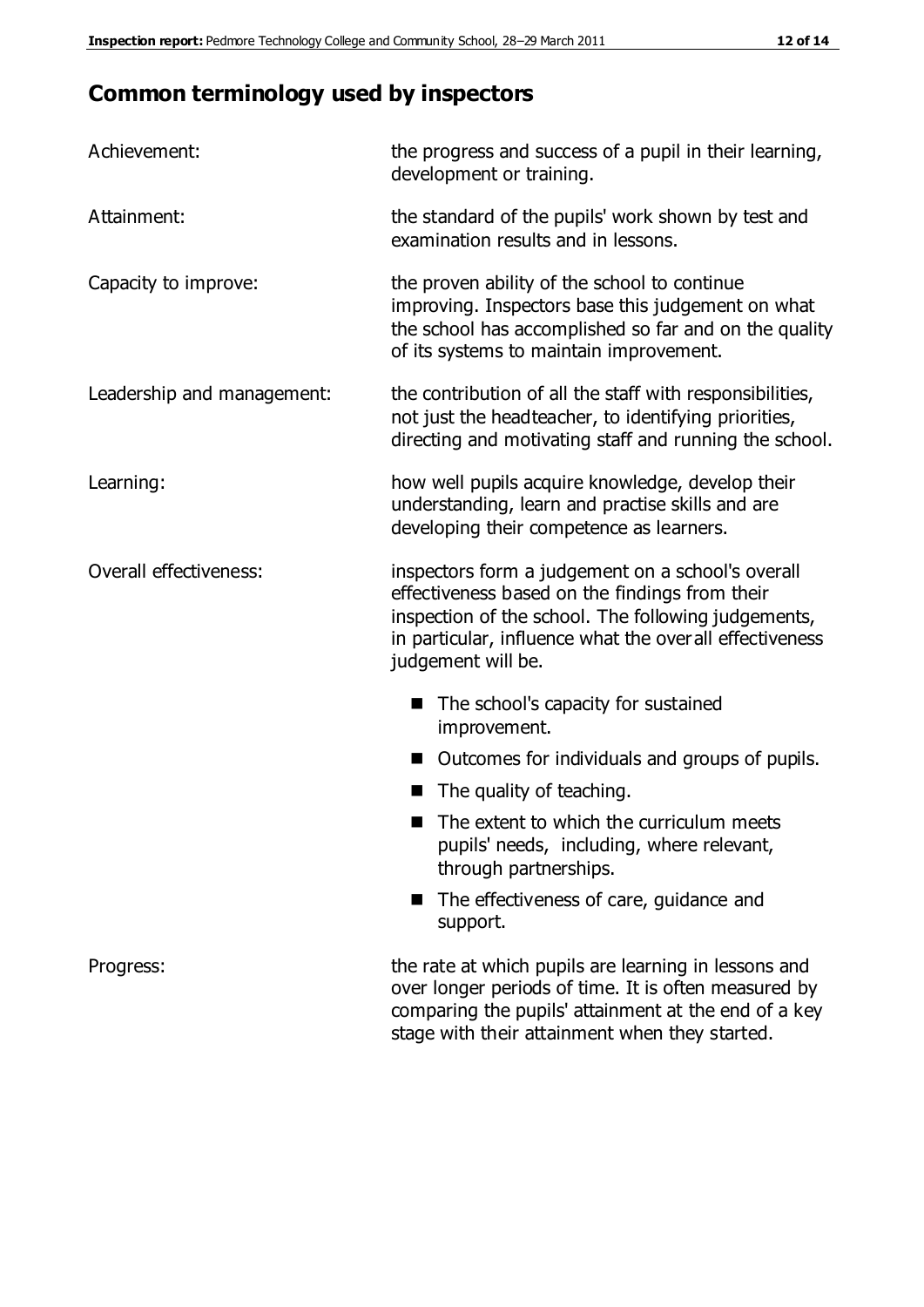#### **This letter is provided for the school, parents and carers to share with their children. It describes Ofsted's main findings from the inspection of their school.**

30 March 2011

#### Dear Students

#### **Inspection of Pedmore Technology College and Community School, Stourbridge, DY9 7HS**

Thank you for the welcome you gave to me and my colleagues when we visited the school for its recent inspection. We were particularly impressed by your mature comments and your evident pride in your school. You behave well and celebrate the diverse make up of your school community, get on well with each other and make a considerable contribution to your school and local community.

You go to a good school. Your attainment by the end of Year11 is gradually rising: in 2010 the proportion of students gaining five good GCSE passes was above the national average. This improvement in results and in your attendance rates was as a result of the good curriculum that you follow, which meets your individual needs and engages your interest. The teaching you receive is good and often outstanding, particularly in English, enabling you to learn well and make good progress. In the best lessons, you have such a good understanding of how you will be assessed that you can work independently to achieve your targets. Some other subjects do not perform as well: particularly in Key Stage 3, some teachers do not provide lessons that match your individual needs or evaluate how well you are learning during the lesson. We have asked the school to improve this. The good care, guidance and support that you receive enable you all to feel safe and well guided towards your future steps.

The leaders of the school work hard to make sure you continue to be well cared for and that you develop well as young people. We were particularly impressed by their outstanding work to promote opportunities for you to support the community. We have asked them to refine the ways in which they monitor how well you are progressing to that you all reach your potential. We have also asked members of the governing body to visit the school more often to gain first-hand experience of how well you are doing. You can do your part by continuing to work hard. I wish you every success for the future.

Yours sincerely

Mary Davis Lead inspector